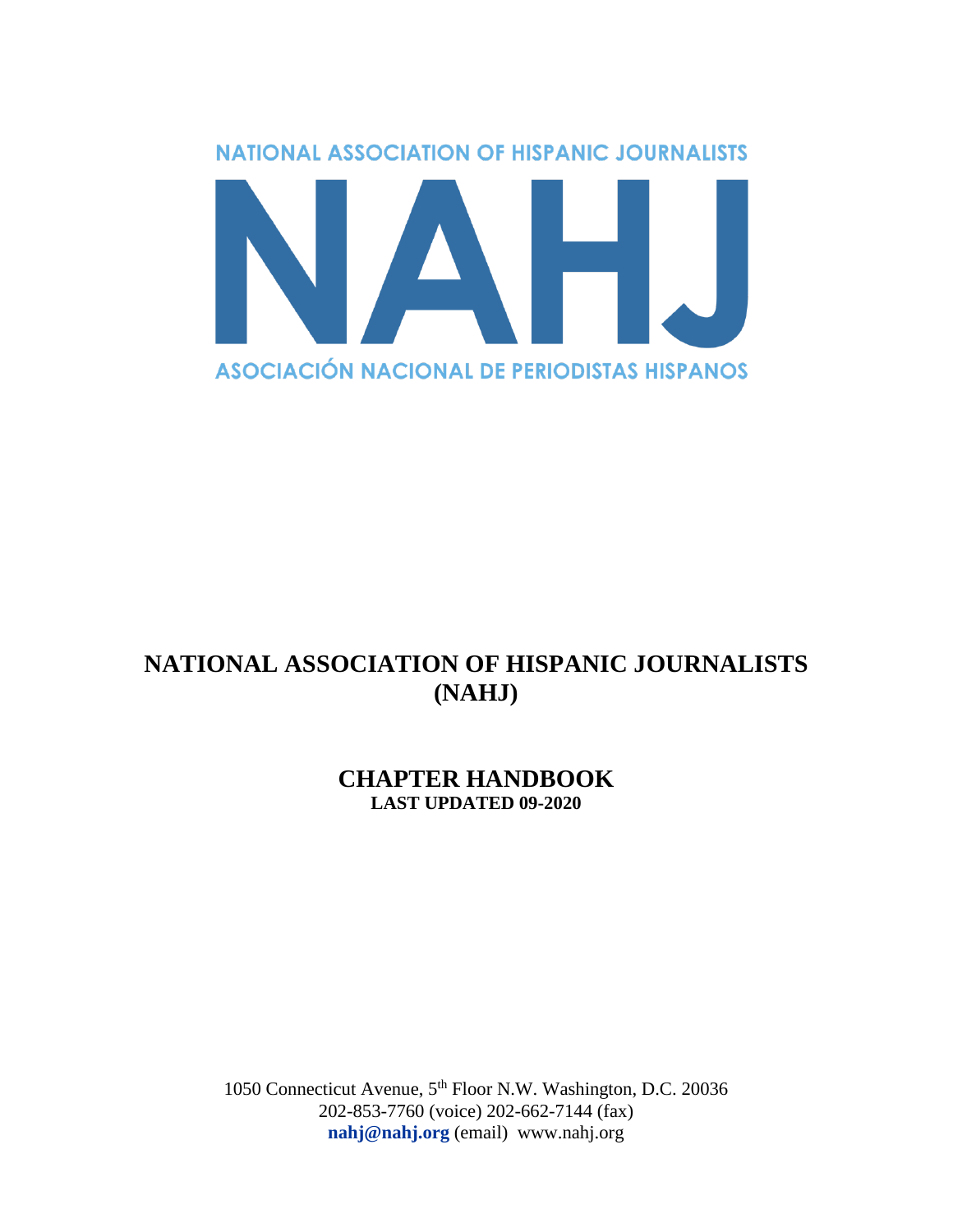# **ABOUT NAHJ**

The National Association of Hispanic Journalists (NAHJ) is dedicated to the recognition and professional advancement of Hispanics in the news industry. Established in April 1984, NAHJ created a national voice and unified vision for all Hispanic journalists.

NAHJ is governed by an 18-member **[board of directors](https://nahj.org/board-members/)** that consists of executive officers and regional directors who represent geographic areas of the United States and the Caribbean. The national office is located in Washington, D.C.

NAHJ has over 3,000 members, including working journalists, journalism students, other mediarelated professionals and journalism educators.

The goals of the association are:

- To organize and provide mutual support for Hispanics involved in the gathering or dissemination of news.
- To encourage and support the study and practice of journalism and communications by Hispanics.
- To foster and promote a fair treatment of Hispanics by the media.
- To further the employment and career development of Hispanics in the media.
- To foster a greater understanding of Hispanic media professionals' special cultural identity, interests, and concerns.

NAHJ is constantly adding to its list of exciting programs. They include:

- Regional workshops and webinars
- National convention and Career Expo
- Mid-career and professional development programs
- Online Career Resource Center
- Journalism awards
- Internship and fellowship listings
- Student journalism workshops
- E-Newsletter
- Scholarships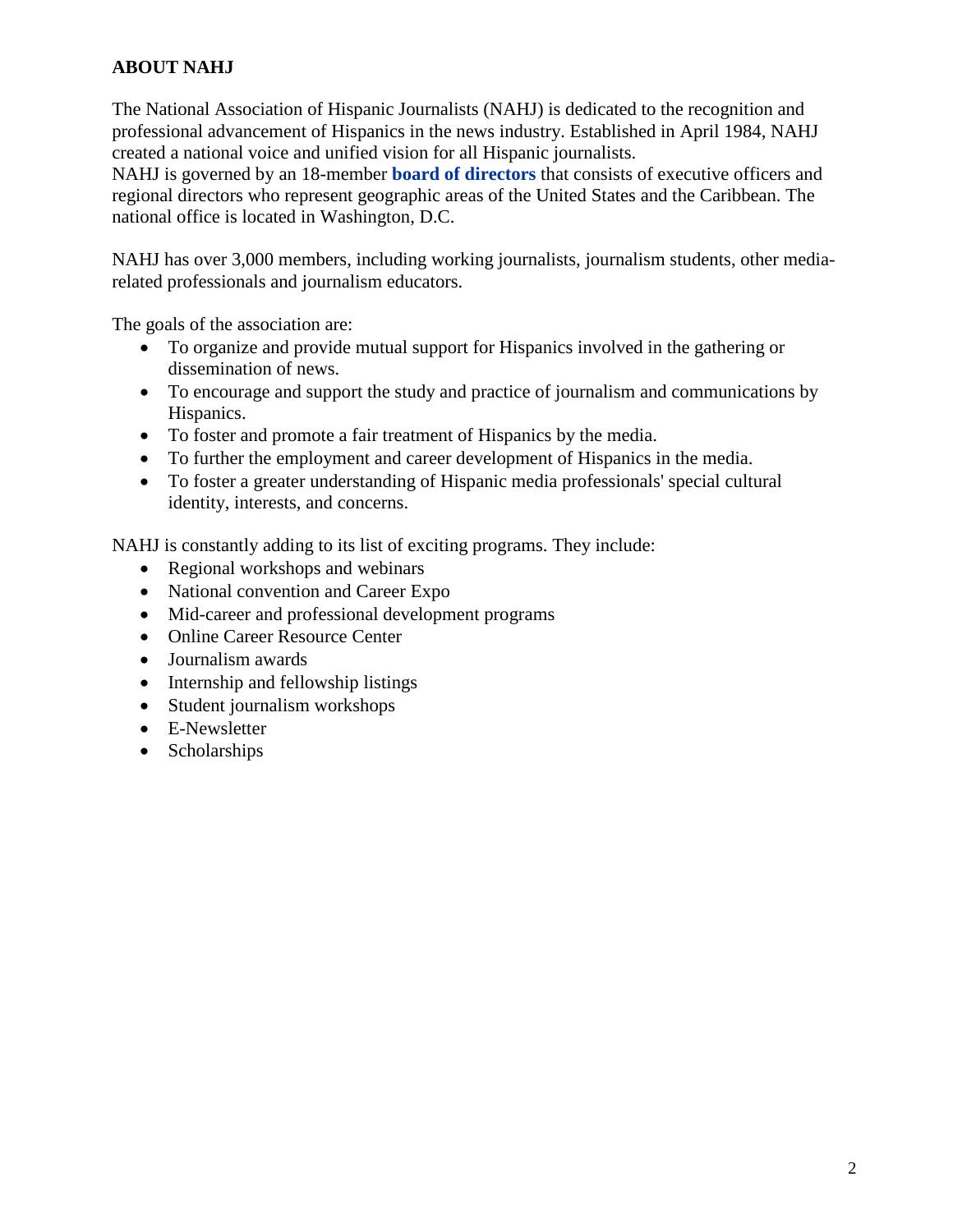# **NAHJ CHAPTERS**

In April 2005, members in Orlando, FL. and in Charlotte, N.C. officially created the first two chapters of NAHJ. In late 2005, NAHJ had it's first student chapter at Brooklyn College. Today we have more than 25 professional chapters and 25 student chapters.

The formation of chapters brought NAHJ to a new stage in its development. Through chapters, networking, events, information sharing and some training opportunities take place. It is at the local level that we carry out our mission to increase the recognition and professional advancement of Hispanics in the news industry.

Professional chapters will be located in such cities, municipalities, or areas the national Board of Directors approves. No more than one professional chapter may be established in any one county or parish. City or area-wide campus chapters may be established by two-year or four-year colleges or universities within a radius of 75 miles, provided that at least one college or university involved has a school or department of journalism or offers courses of study relevant to the scope of the study of journalism.

We hope the chapter manual will help you clarify your role as a chapter officer and your obligations to the national organization and chapter members. If, after reading this manual, you have additional questions on professional chapters, please contact NAHJ's Director of Training and Membership, Yaneth Guillen-Diaz by email at **[yaneth@nahj.org](mailto:yaneth@nahj.org)**. For questions about student chapters, please contact NAHJ's Director of Next Gen. Initiatives, Leslie-Anne Frank by email at **[lafrank@nahj.org](mailto:lafrank@nahj.org)**. For a complete listing of NAHJ Chapters please visit our website at **[www.nahj.org](http://www.nahj.org/)**.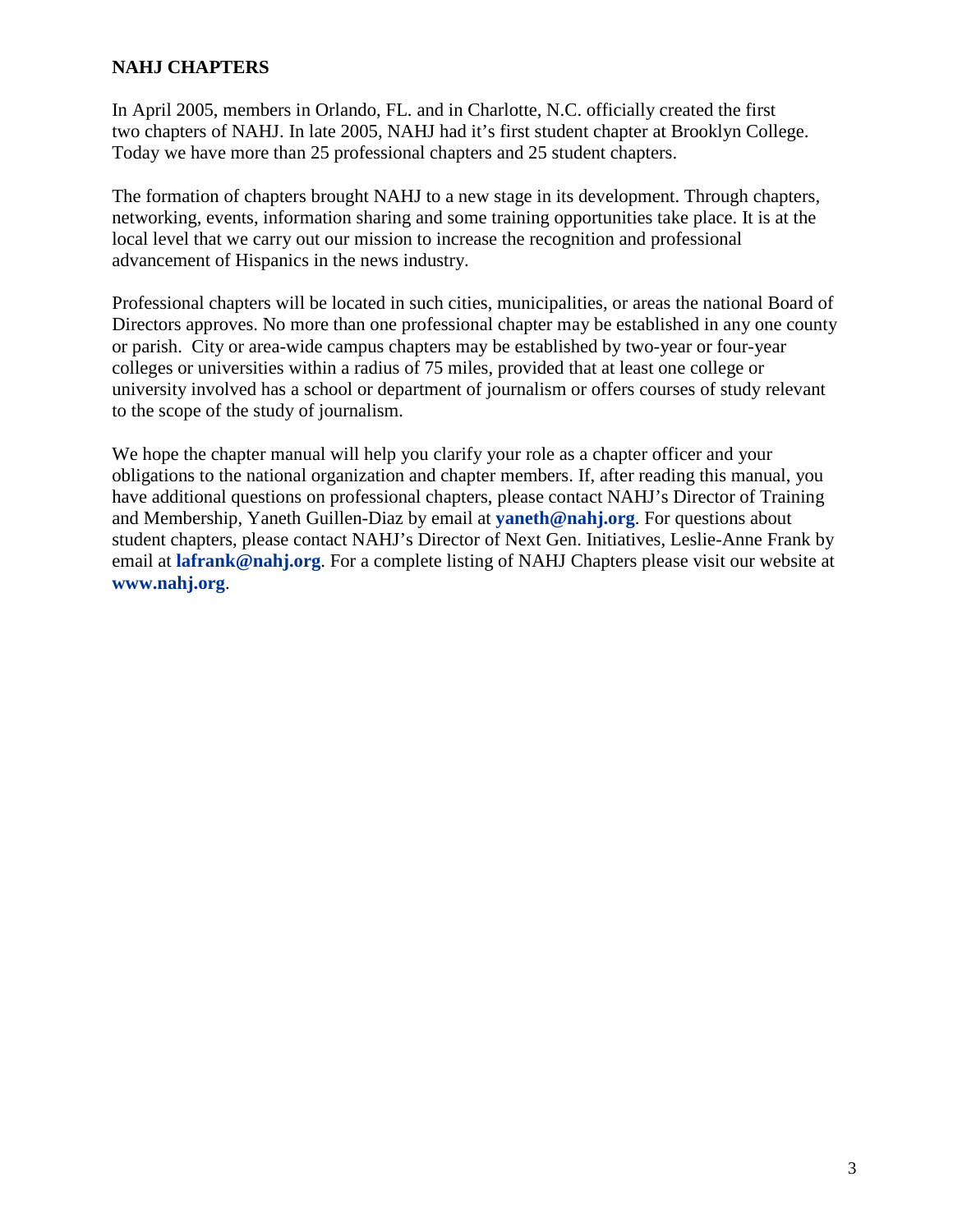# **Professional Chapter Certification**

The approval process begins when a minimum of ten current dues-paying NAHJ members submit the documents listed below.

- 1. **[A completed application](https://nahj.memberclicks.net/)** (PDF)
- 2. A letter to the Training & Membership Director informing the national association of their desire to establish a chapter. This letter should include the goals and purpose of the group.
- 3. A letter of recommendation from the regional director in support of the new chapter formation and reasons to support chapter recognition.
- 4. A membership roster that includes each member's name, media affiliation, job title and signature to affirm their desire to be part of the chapter.

Upon receipt, verification and approval of the above-mentioned documents, the prospective chapter should then contact the NAHJ office for further instructions on holding elections.

As you recruit members they can join online at https://nahj.memberclicks.net.

# **Student Chapter Certification**

The approval process begins when a minimum of ten current, dues-paying NAHJ student members submit the documents listed below.

- 1. **[A completed application](https://nahj.memberclicks.net/)** (PDF)
- 2. A letter to the Director of Next Gen. Initiatives informing the national association of their desire to establish a chapter. This letter should include the goals and purpose of the group.
- 3. A letter of recommendation from the regional director in support of the new chapter formation and reasons to support chapter recognition.
- 4. A membership roster that includes each member's name, school, major and signature to affirm their desire to be part of the chapter.
- 5. A letter of nomination from the student chapter adviser, who must be either a full-time journalism professor or a full member of NAHJ.
- 6. A letter of nomination from the local professional chapter, if there is one nearby. The student chapter should have the support of a nearby professional chapter whenever possible.
- 7. Links to the school's newspaper and or other news media.

Upon receipt, verification and approval of the above-mentioned documents, the prospective chapter should then contact the NAHJ office for further instructions on holding elections.

You must be a student member, advisor, or an academic member to be affiliated with a student chapter.

As you recruit members they can join online at https://nahj.memberclicks.net.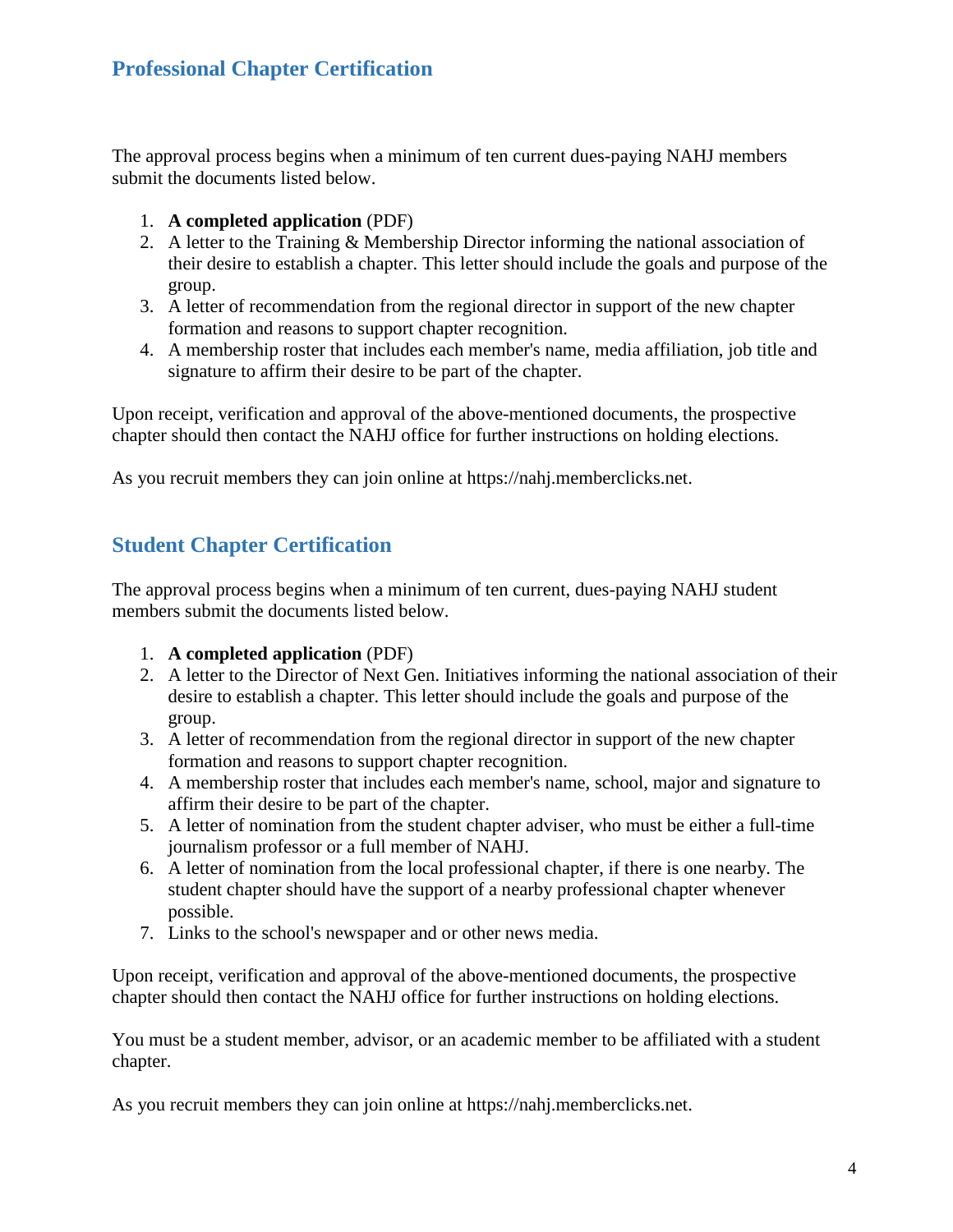# **HOLDING A PRE-CERTIFICATION MEETING**

The first step to applying for certification is that your chapter will need ten current, dues-paying members to request certification. We advise that you schedule a Pre-Certification Meeting in which you invite current, lapsed and potential members.

In this meeting, members will appoint someone to work on the chapters' behalf, a representative (more than likely that will be you). At this meeting, the representative will lead the discussion on what the chapter envisions itself doing and give members/potential members info on NAHJ and chapter leadership roles to garner their support once the chapter is certified. We advise that the representative:

- Come to the meeting with four or five programming ideas
- Bring NAHJ materials, (membership application, fact sheet. etc.)

# **Below are some helpful hints/talking points in leading this meeting**:

- Facts about NAHJ
- NAHJ Goals: 1) To organize and provide mutual support for Hispanics involved in the gathering or dissemination of news. 2) To encourage and support the study and practice of journalism and communications by Hispanics. 3) To foster and promote the fair treatment of Hispanics by the media. 4) To further the employment and career development of Hispanics in the media. 5) To foster a greater understanding of Hispanic media professionals' special cultural identity, interests, and concerns,
- Some benefits of being a member include: networking opportunities; career/professional development; job fair/job board; being part of a group of professionals with similar interests/experiences; national conventions; monthly E-newsletter; providing mentoring to the next generation of journalists and life-long friendships.
- Talk about your experience at any/all conventions you've attended.
- Get the group excited about annual conference.
- Share your programming ideas.
- Ask for programming ideas from the group.
- **Get lapsed and potential members to join onsite!** Applications are also more likely to be submitted if YOU collect them (with payment) and mail them to the national office.
- Gather signatures to apply for certification.
- Make plans for holding the next meeting.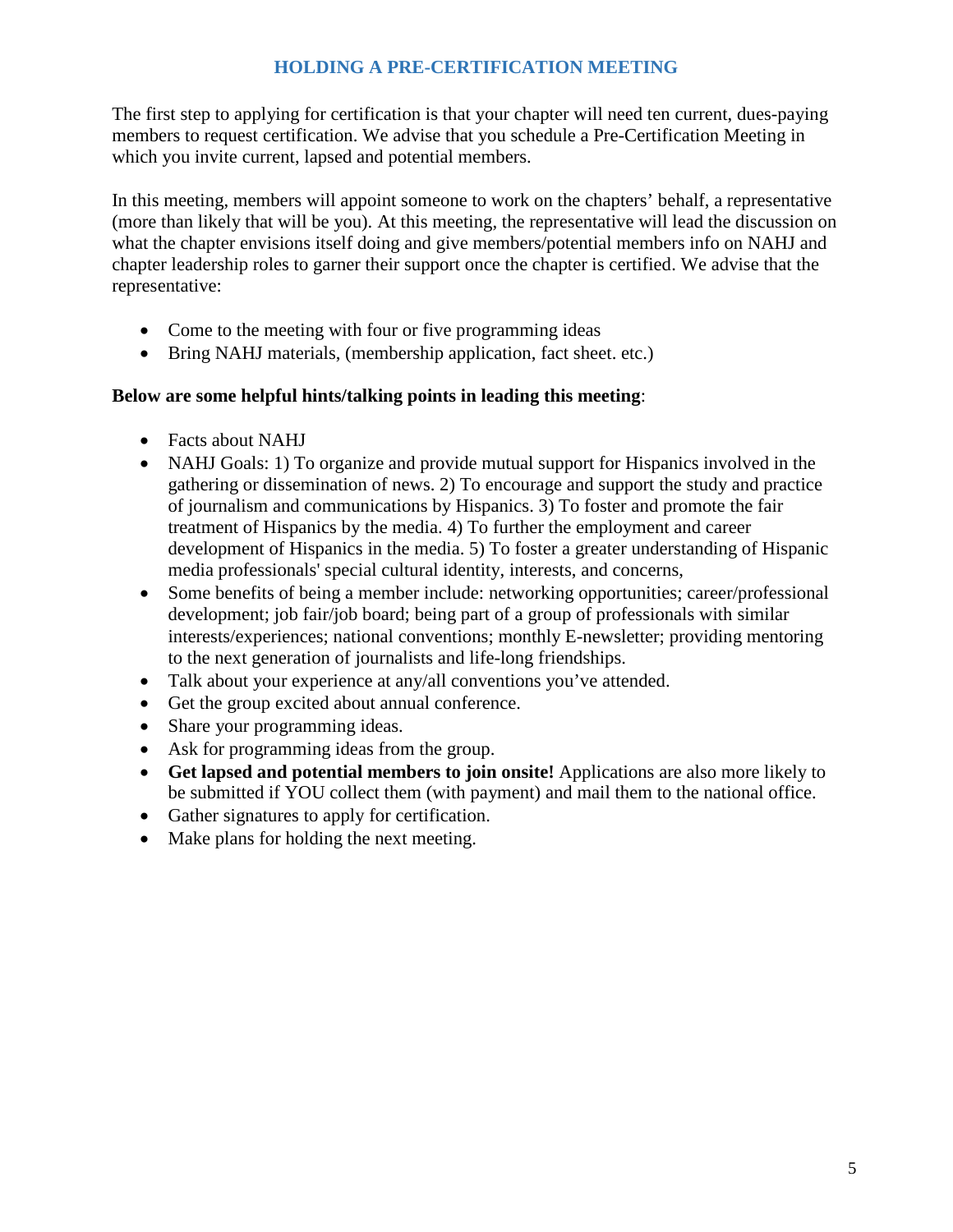# **STEPS TO HOLDING CHAPTER ELECTIONS**

Here is information on holding elections for chapter officers and ensure that the process is handled fairly and accurately. The chapter must complete its election 30 days before NAHJ's general elections.

All chapters will hold elections at the same time as the national association. Some of the main purposes of holding elections are for consistency (so that members know that during the same time of the year, every year, they will elect their board) and leadership grooming (so that chapter presidents can groom leaders and members can get involved in becoming leaders).

#### 1. **Appoint an Elections Chair**

This person might be someone who has expressed an interest in helping your chapter but would prefer not to have a year-round position. He/she cannot run for office while serving as elections chair. This person will work directly with the membership and chapter relations coordinator to see the election process through from beginning to end. This person will be the voice of the election process for your chapter. This person must work with NAHJ's membership director to obtain the following:

- To verify that all candidates are qualified to run for office by checking candidates' membership status and candidate's employment.
- To get a list with all members in good standing who are eligible to vote.

#### 2. **Obtain a List of the Chapter Members**

The membership and chapter relations coordinator will provide you with current and lapsed member lists. Targeting lapsed members in this process is a good way to entice them to rejoin the organization. Current and lapsed members are allowed to participate in the nomination process; however, only current members are allowed to participate in the election of officers.

#### 3. **Issue a Call for Nominations**

You can do this by e-mail. The announcement should list which offices are up for election and include a detailed description of the responsibilities of each officer. Some chapters may want to put together a slate of officers to cover the desired board seats. Make sure to give enough time for people to consider running for office. Set the date at least a month in advance; two months will allow more time to take the following steps.

#### 4. **Set a Deadline for Accepting Nominations**

Stick to the deadline you've set. Except in cases in which there are no candidates for certain offices or if your board decides there are extenuating circumstances, do not ignore the deadline.

#### 5. **Set a Date for the Election**

Leave enough time for campaigning. Select elections chair and prepare a timeline.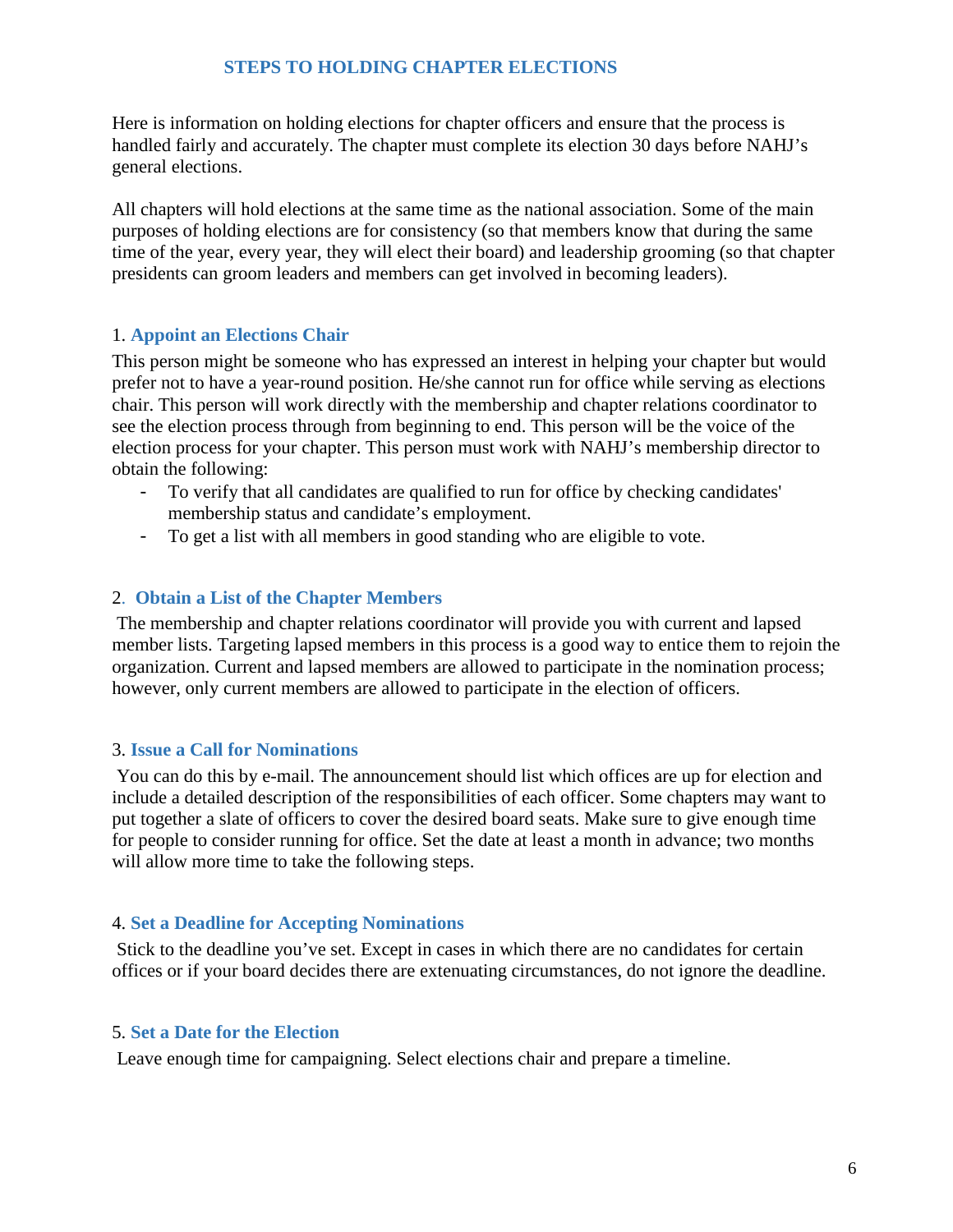#### 6. **Ask Candidates to Prepare a Statement**

These statements should be sent to those eligible to vote. You can set whatever word limit you want for each candidate's statement. The statement should explain why they're running and what they offer. In the case of truly competitive elections, make sure you adhere to the word count limit to avoid any challenges. Even if there is no competition, you should still distribute candidate statements to let your members know who is running and why.

# 7. **Hold a Candidate Forum**

This is an option for bigger chapters. Let competing candidates talk to members in a more formal chapter meeting or virtual meeting about why members should vote for them. This session, while not mandatory, will provide members with the most information possible. It also can be held the day of the election before voting begins if you choose to do in-person balloting.

# 8. **Determine the Balloting Procedure**

Each student and professional chapter shall have as officers a president, vice president, a secretary, and a treasurer. In addition, the chapter board can create other leadership roles such social media coordinator, web master, job fair chair, etc. (the number and positions can be determined by the chapter based on its needs).

# **Each chapter's officers shall be elected annually, according to the bylaws. Associate members are not allowed to hold positions. Associate members are not allowed to vote.**

Depending on how many candidates are running, you may wish to prepare ballots in advance, as is done for national elections. Make it clear to everyone voting how to mark his or her ballots so there is no confusion. You may set up e-mail ballots, but only if you can ensure that the votes are coming from eligible members. For example, there should be one vote per e-mail address on your member roster. Paper mail ballots (or in-person voting) are preferable to ensure fairness. Absentee ballots should be mailed with a return envelope far in advance of the election deadline.

# 9. Have a Team Count the Ballots

That team should be composed of people not affiliated with any candidate. The size of the team can vary, but there should be at least two people who will count and recount the ballots to assure accuracy. If there is competition, you may allow a representative for each candidate to monitor the balloting procedure. This may be more necessary for larger chapters.

# 10. **Announce the Winners**

This should be done at the meeting if one is held. Be sure to follow up with the rest of your membership with an e-mail announcement.

# **Job Descriptions for Chapter Officers**

#### **President**

• Ensures the chapter works to fulfill the strategic plan on the local level.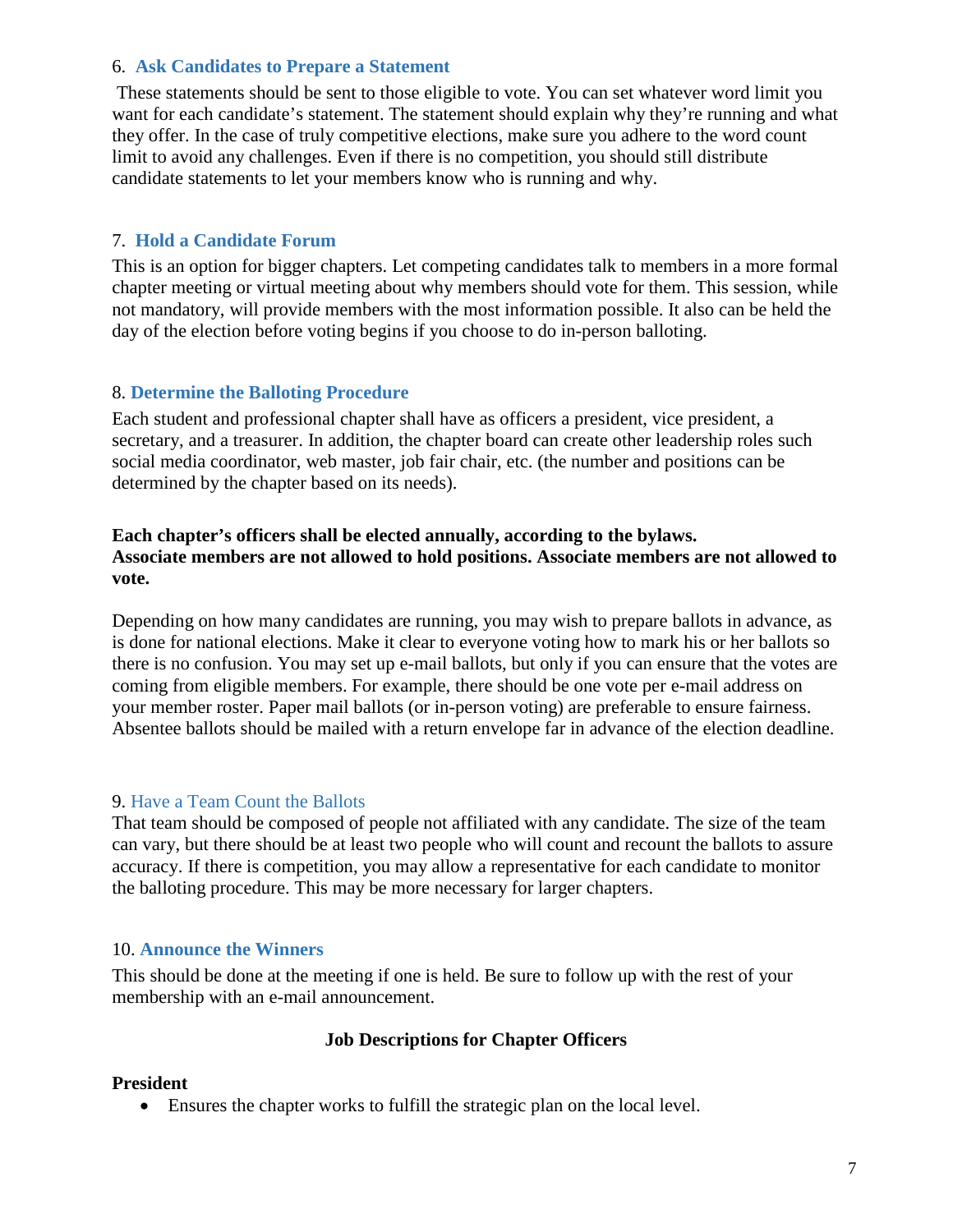- Carries out requirements to maintain chapter certification, including submitting the annual report.
- Makes statements on behalf of the chapter and presides at most chapter events.
- Serves as the primary contact person for potential members.
- Works with chapter leaders to recruit new members and retain existing members.
- Is acquainted with most chapter members and works to meet their needs within the NAHJ mission. It is often the president's vision that guides the programming at the chapter level and helps develop the national organization through chapter work.
- Grooms a successor through outreach, recruitment and skills building. It is often the case that you will need to ask people to run for office, tell them what the job entails and encourage them with some examples of how it has benefited you.
- Facilitates, supports and assists with activities intended to support the mission of NAHJ, as managed by the NAHJ staff and approved by the Board of Directors.
- Keeps members informed of chapter activities through newsletters, e-mails, and social media.
- The president or any other board member from the chapter board must attend the annual conference. (Chapter may use its funds to pay for all or part of the conference expenses, however this it's up to the chapter board's discretion). Convening with other chapter presidents once a year is important. This meeting can also help with leadership training, skills building and networking.

# **Vice president**

- In the absence of the president, the vice president shall perform all duties of the president.
- When so acting, the vice president shall have all the powers of, and be subject to all the restrictions on the president.
- The vice president shall assist the president and shall have other powers and perform such other duties as may be prescribed by the chapter board.

# **Treasurer**

- Responsible for submitting an annual chapter budget to the national office and completing annual financial reports.
- Recipient of the chapter's bank statements
- Keeping the local bank account open and in good standing
- Issuing checks from the local bank account to pay for chapter expenses.

# **Secretary**

- Taking minutes at meetings and sending them to chapter leaders and members.
- Greeting attendees at NAHJ events and asking them to sign in and make a nametag.
- Writing chapter newsletters, e-mails or other communications.
- Creating fliers, signs or other communication materials for the chapter as needed.

\*Chapters may opt for additional elected leadership roles, including but not limited to: social media coordinator, web master, job fair chair, etc. The chapter may appoint members to nonelected positions based on its needs.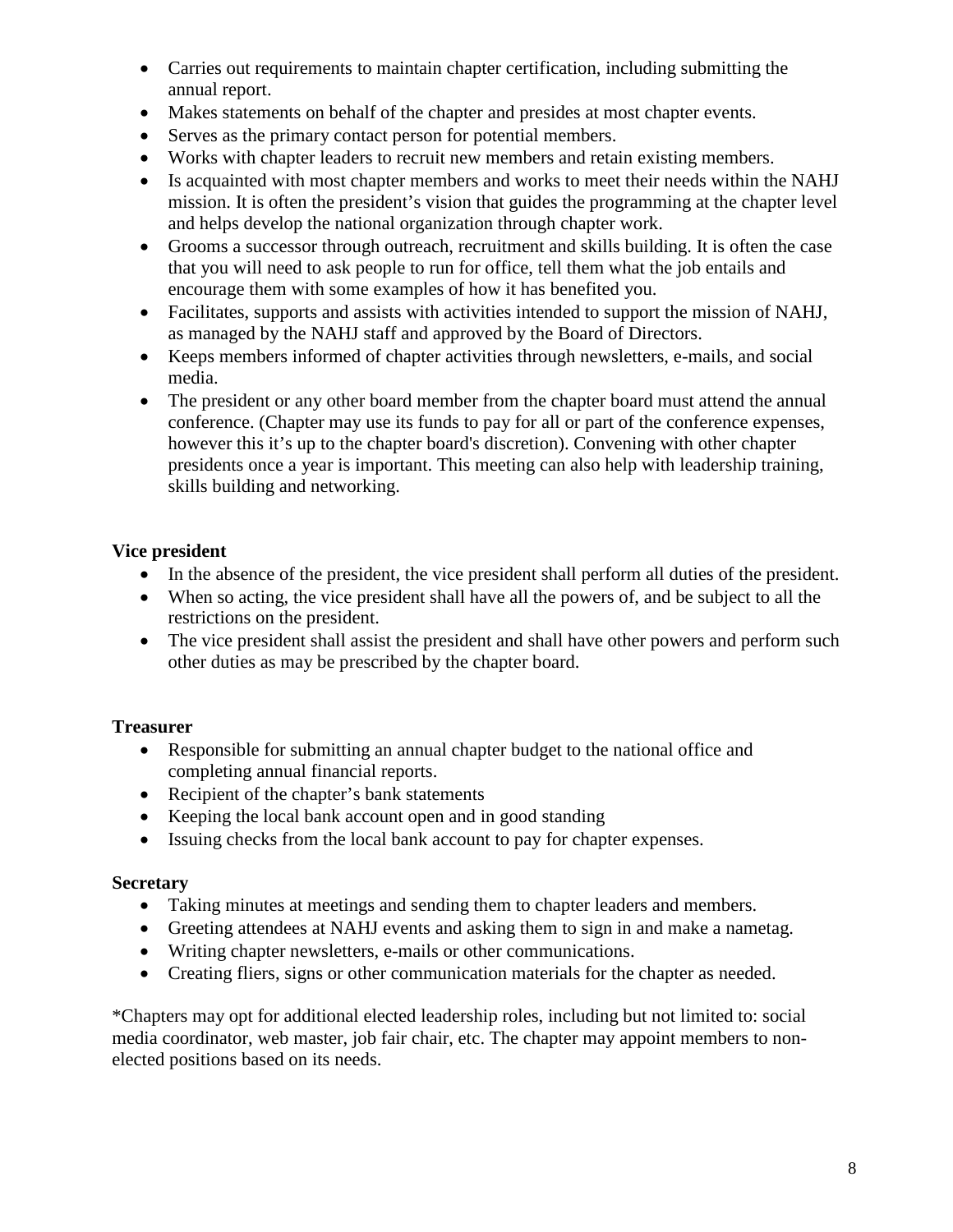# **QUALITIES OF LEADERSHIP**

If you have a job that requires managerial and supervisory skills, then being a chapter president will be a logical extension of that skill set. If you have not had any background in this area, remember that as a journalist you can become an expert in any field. This is no different. And it can be a lot more fun. Here are 11 qualities of leadership you bring to the table as a chapter leader.

# 1. See the Big Picture

A key leadership skill is vision — your vision in terms of where you see your chapter going and how you see your chapter growing in relation to the national organization and its initiatives for the next generation.

#### 2. Be Organized

Create a plan that lists your goals and objectives. Take the time to identify (with some members of your local leadership team) the key issues your chapter is facing.

#### 3. Learn to Prioritize

Be realistic not only in terms of the goals you set out to accomplish, but also be realistic in terms of the resources you have at your disposal to carry out this plan.

Keep it simple. It is better to lay out a few objectives and accomplish those successfully than to shoot for the moon and end up becoming frustrated, disappointed and ultimately burned out.

Work with what you have. Come up with five objectives. Make those objectives active, specific and real. And come up with a manageable time frame. Start off by making your action plans in increments of three months.

# 4. Build a Phenomenal Team

Create a local board that will support you and help execute your vision. Having the right people working with you is key. Figure out the best skills that individuals can bring to the table. If a person is outgoing and charismatic, maybe that is who should be planning your events.

There are several different ways that you could structure your management team. The most popular types are, creating committees or leadership positions.

Remember that even in a volunteer organization we all need clarity and direction. It is strongly suggested that you work with each person on your management team in creating written job descriptions so they all feel they are contributing and can buy into their own job responsibilities.

# 5. Delegate

Don't be afraid to ask other people for help. Break large projects or tasks into manageable bites and find the best person for each job. Assign tasks, delegate event planning, and allow others to help build your chapter.

#### 6. Establish Structures and Systems

As a leader you need to create the structures and systems that will ensure that your chapter can run efficiently. This could be as simple as having your team meet on a regular monthly or bimonthly basis.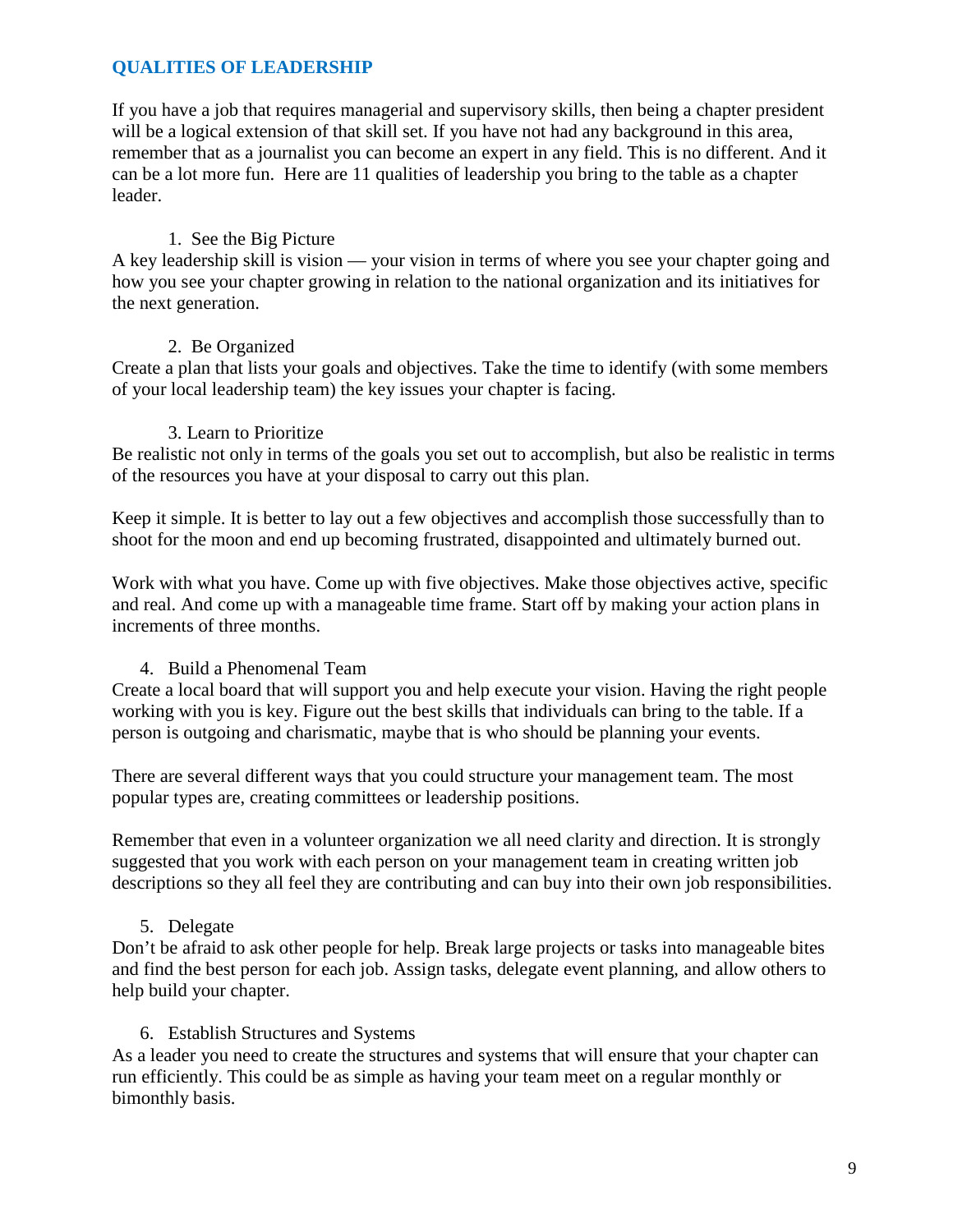### 7. Take Risks

Think outside of the box. Be creative and try new things.

#### 8. Listen

Hear what people are saying. Take their advice. Listening to what your local board has to say about your chapter will allow you to be confident.

#### 9. Be Decisive

You've weighed the pros and the cons. You've solicited advice from people. You've listened. Now make your decision, and stick to it. Since you relied on input from your members to make the right decision, thank them.

#### 10. Encourage and Motivate

People are looking to you for their cues, and you set the tone. As a leader it is up to you to work with your team. There will be plenty of times when their energy lags. It's up to you to help the people who are helping you problem solve. Give them the freedom to do their best and be 100 percent supportive of them at all times (even when it is most difficult.).

#### 11. Acknowledge

Always show your appreciation. In any job we need to hear positive reinforcement. "Nice job." "Thank you for your hard work." This is especially true in a volunteer organization. Thank those who work for you in private and in public.

# **NOW THAT YOUR CHAPTER IS OFFICIAL**

There are a few things that will become important to the overall success of your chapter. Below are some items that you may wish to consider once your chapter has formed.

# **1. Obtain Contact Lists**

#### **Board members**

Once the chapter board is in place, make sure that a board member contact list with all pertinent contact information is drawn up and distributed to all members of the board. This will help when meetings need to be called or important information disseminated. Be sure to provide the national office with this list, as soon as the board is elected.

#### **Chapter members**

It's always good to know whom your members are, where they are employed and how to reach them. The membership director will provide you with list of current members. You will also get the list of lapsed members in your chapter to help get members to renew.

# **2. Scheduling Meetings – Chapter and Board**

The most effective way to run a chapter is to have regular meetings to facilitate communication. Board members should meet at least once a month, and full chapter meetings should occur at least once a quarter. The dates of these meetings should be made known as soon as possible so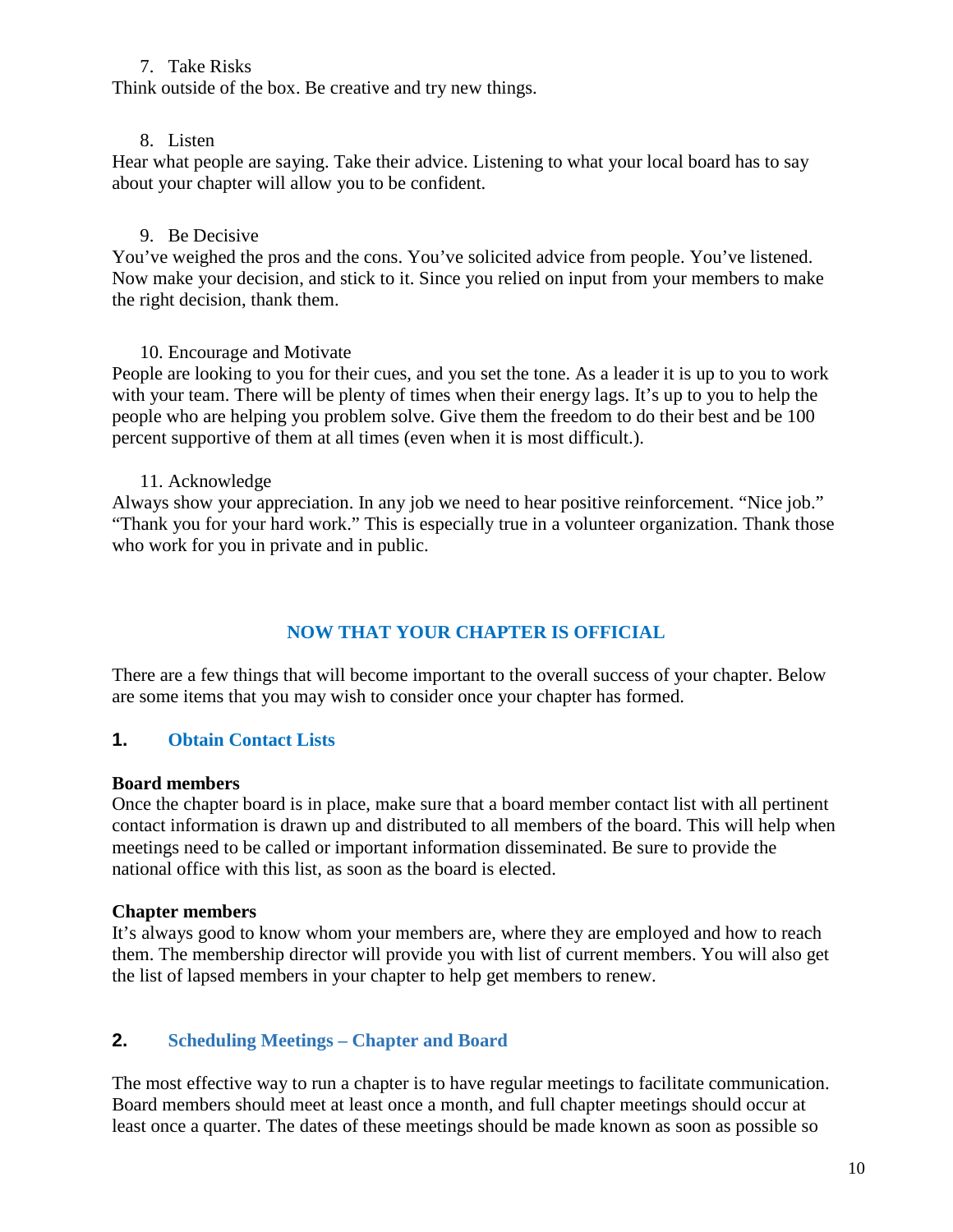that everyone is advised far in advance. Additionally, an agenda should be made available so that important topics are covered and made known. Reminders of meetings should come days before the meeting. Distributing the minutes from the meetings can be a responsibility of the chapter secretary.

# **3. Delegating Tasks Among Board Members**

That depends on your chapter needs and how many members your chapter has. To accurately judge what needs to be delegated and to whom, compose a list of duties that need to be performed and distribute them to the board. You may also want to consider on having other leadership positions.

# **4. Developing Chapter Goals**

Every chapter should have goals that it wishes to complete on annual basis. Those goals can include fundraising, increasing membership, playing host to panels or other journalism activities, and providing networking opportunities for members. In order to determine your goals for the chapter, the board needs to convene and discuss a plan. Set these goals into a schedule for your chapter, mindful that the chapter is not overtaxed. At both the mid-year meeting and convention board meetings, time is set aside for chapter presidents to brainstorm on such goals.

# **5. Creating a Chapter Calendar**

A well-drawn calendar keeps the chapter active, informed and well networked. The most effective calendar can consist of a few items: journalism activities (such as panels and newsroom tours), chapter activities (such as fundraisers and chapter meetings) and social activities (such as parties and receptions). The calendar should be made available for everyone on the chapter's website, if you have one. An easy balance among these three groups of activities will keep the chapter productive. Be sure to let the national office and other chapters know of your activities and successes.

# **6. Marketing to Increase Membership**

An important goal of NAHJ is to boost membership. Getting your local membership excited about the organization guarantees good word of mouth, and exposure through strategic marketing will get the name of NAHJ and your efforts as part of the local board recognized. Assertive and positive recruiting should also be extended to academic circles and media outlets as a whole.

Please keep in mind the national office would have to approve if the chapter wants to lobby, sent out statements, press releases, & setting up reporting guidelines.

New members that recently joined that did not indicate in their membership application that they would like to be affiliated with an existing chapter, please ask them to send an email to **[membership@nahj.org](mailto:membership@nahj.org)** with the following information:

I, \_\_\_\_\_, am an NAHJ member in good standing and would like to be part of the \_\_\_\_\_\_\_ chapter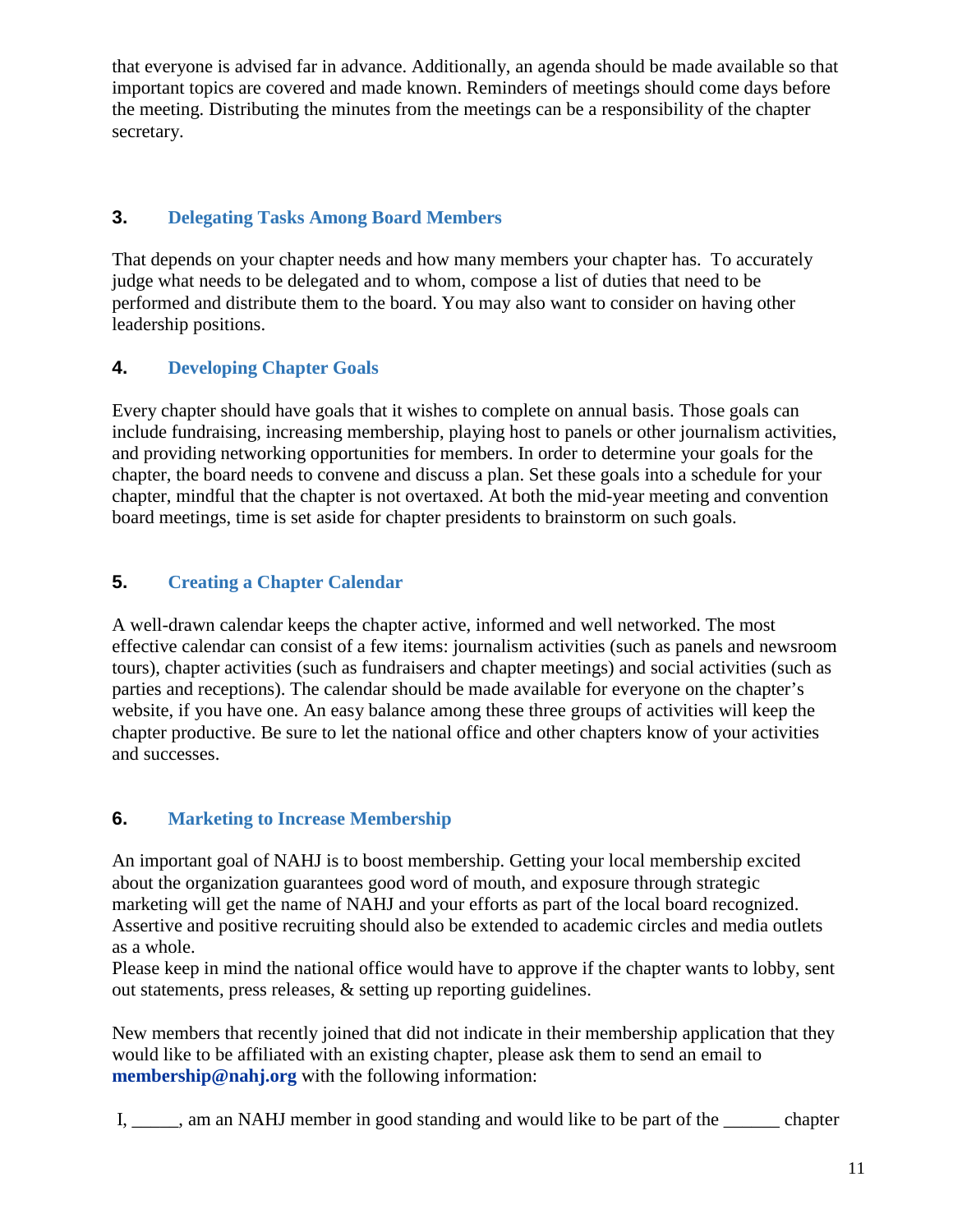# **7. Communicating with the Membership**

All NAHJ members should hear from their chapter board, especially their president, on a fairly regular basis. To assist in this process, you should create a chapter listserv and a chapter enewsletter. The national office, will provide you with a list of current members for sending news and other correspondence to your members. An additional way to reach your membership is through an e-newsletter, the frequency of which should be at least once a month. An e-newsletter could include a listing of chapter events, happenings on a national level, job opportunities, website update advisories, a welcoming of new members, a link to the chapter website (if your chapter has one), and a personal message from the chapter president. Distributing the e-news can be a responsibility of the chapter secretary or VP for communications. Remember, all significant events such as lobbying, sending out statements, setting up reporting guidelines, must go to the national association for approval.

#### **8. Finances and Fundraising for NAHJ Chapters**

#### **FINANCES**

The NAHJ Board of Directors has agreed to give chapters 50% of all membership dues payments received for their chapter during the first year, and 30% after that. Members will pay dues directly to the national organization and indicate on the print/online membership application that they want to be considered a member of the chapter. We encourage chapters to recruit as many members as possible to grow membership and increase chapter funding. If you have questions regarding chapter finances, please contact Training & Membership Director Yaneth Guillen-Diaz at **[yaneth@nahj.org](mailto:yaneth@nahj.org)**.

#### **FUNDRAISING**

As it becomes self-sufficient, the chapter will need to raise funds for expenses. This type of fundraising is typically for small amounts and is meant to cover your chapter event costs and help sustain your chapter in its programming for the year.

#### **DEVELOPING FUNDRAISING TACTICS**

The first step to effective fundraising is finding out how much you have in your chapter account (which is maintained at the national office). Ask your treasurer to inform the chapter board of the amount at the beginning of each board meeting. A goal should be set in place to raise a certain amount by the end of the year through any number of fundraising methods. Fundraising can be managed through popular panel discussions, playing host to journalism speakers, cocktail receptions, silent auctions and minor fees for parties. You can do this as easily as charging admission at the door of each event or by holding a raffle or silent auction. Please check with the facility where you are holding the event to make sure there are no laws or policies against holding a raffle. Compiling a substantial list of fundraising methods will allow your chapter to offer a variety of exciting activities throughout the year, all aimed to sustain the chapter. Keep in mind that the board should also compose a list of local companies that could sponsor events, as well as entities that would be more than happy to offer food, drink and other services for free to a group of journalists. Building a strong relationship with these businesses, and adequately thanking them, will ensure that your chapter becomes very successful through fundraising. Be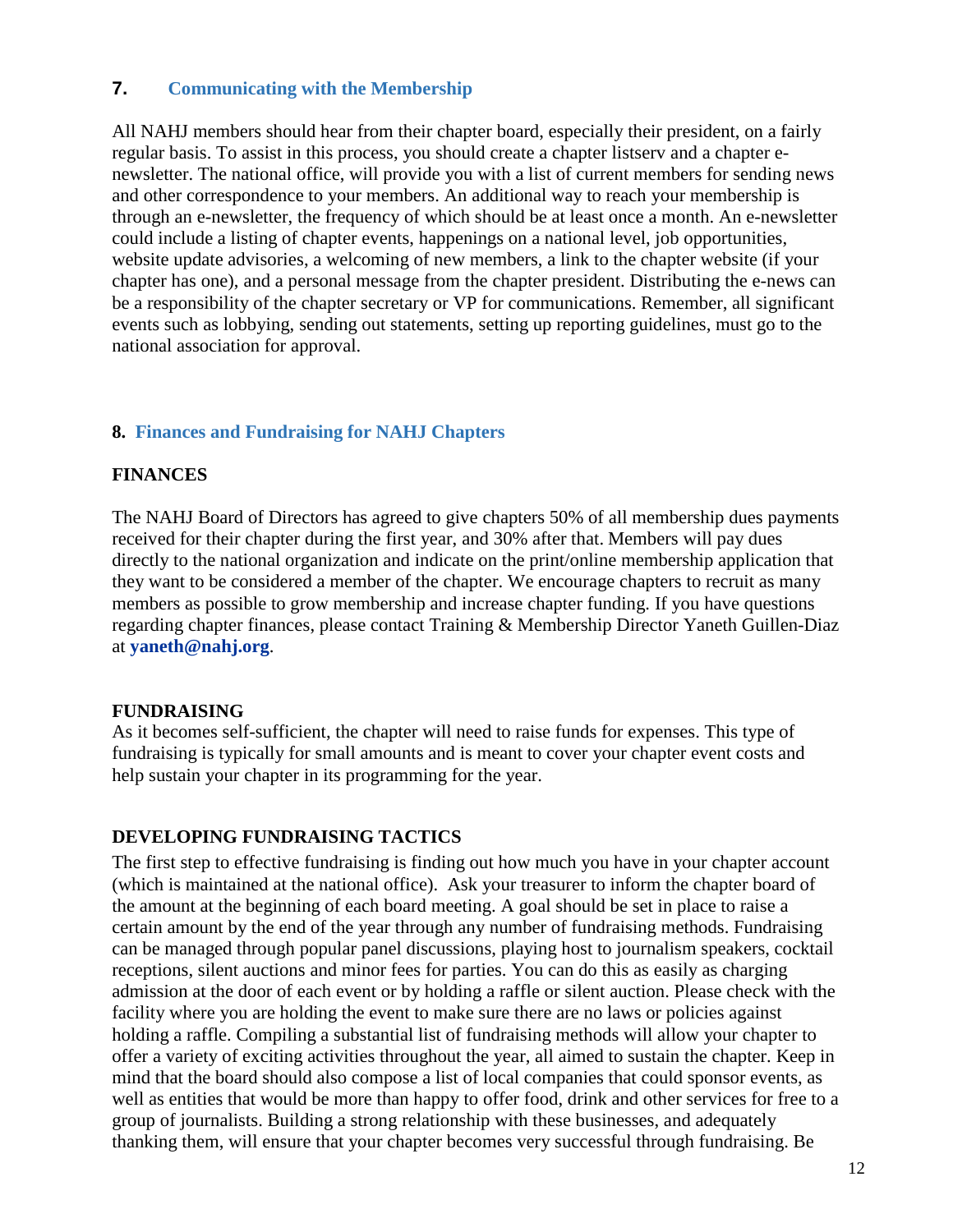sure to work with the staff in the national office for advice and so that efforts aren't being duplicated. Implementing this plan can be a responsibility of a chapter VP, treasurer or a fundraising committee can be created.

# **GIFTS FROM CORPORATIONS & FOUNDATIONS**

If the source of the money raised is from a corporation or a foundation then the chapter would keep the entire amount. So, if a company or foundation gives the chapter \$5,000 then they can use those funds to operate the chapter, provided of course that the local fundraiser has kept in communication with NAHJ's staff in the national office regarding their efforts and that the company is clear that their support of the chapter does not constitute sponsorship of the organization as a whole.

For your fundraising efforts NAHJ would:

- provide you with a sponsorship letter
- provide you with new non-profit 501 (c) (3) status letter. This is important when seeking donations.
- Provide with a thank you letter for your sponsors.

If you have questions regarding fundraising for the chapter, please contact NAHJ Training  $\&$ Membership Director, [yaneth@nahj.org.](mailto:yaneth@nahj.org)

# **9. Developing a Website within NAHJ Website Guidelines**

Your chapter website is a powerful source of communication for members of your chapter, as well as for prospective members. As a resource, your website should contain a wealth of information. How often your site is updated should be determined by the board but should remain consistent, e.g., with monthly updates.

# **Chapter Website Guidelines**

NAHJ strongly encourages each chapter to establish a chapter website. These sites can provide useful information for members and can serve as a marketing tool for recruiting new members. When building your site, it is important to keep in mind the mission of NAHJ. NAHJ is an organization of journalists, online media professionals, and students that work from within the journalism industry to foster fair and accurate coverage of the Latino community. NAHJ opposes workplace bias against all minorities and provides professional development for its members.

The NAHJ national office does not and cannot provide hardware, software, technical support or training.

Your site will be reviewed periodically to ensure that it falls within these guidelines. Additionally, before it goes live, the site must be approved by the national office.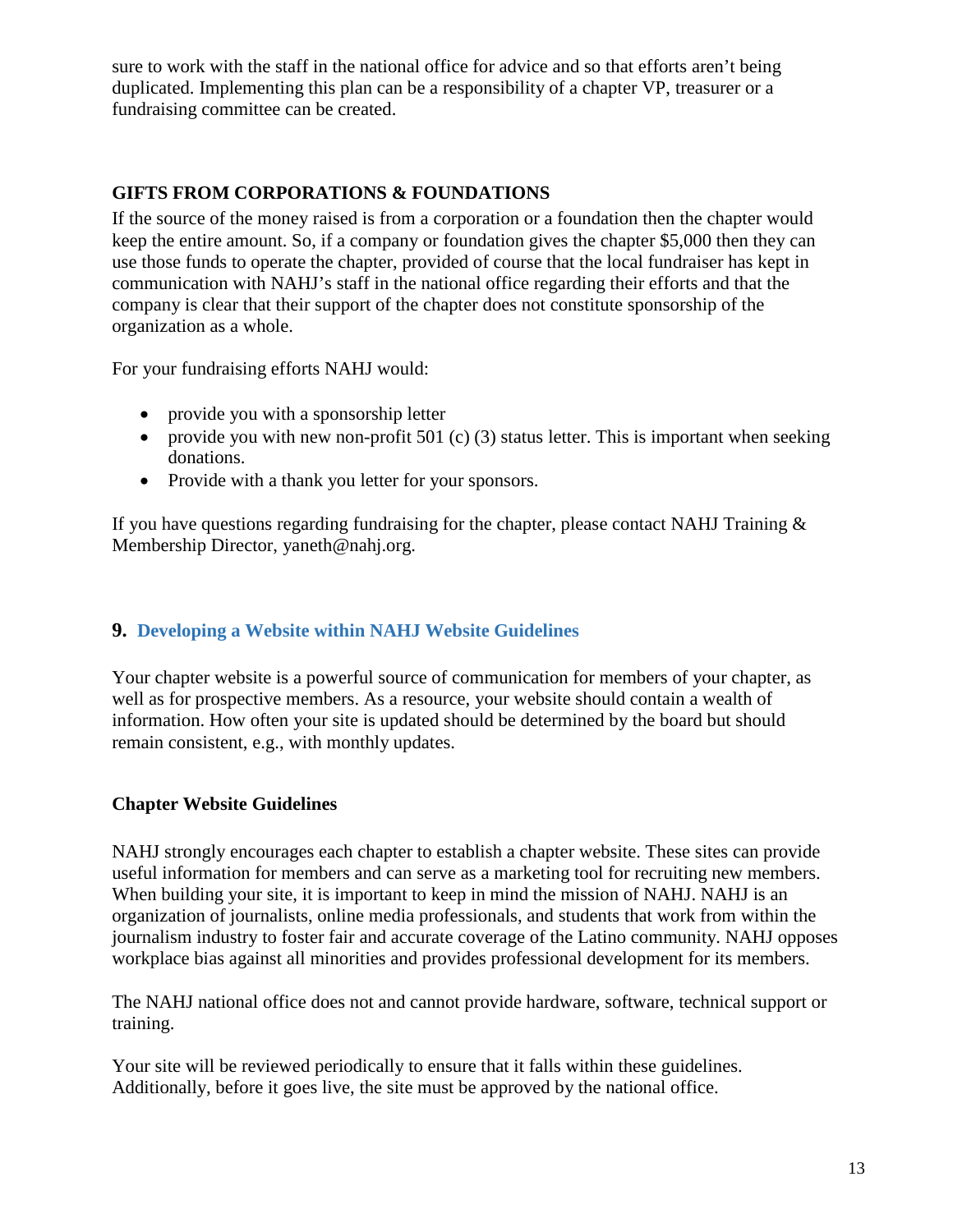# **Purposes of Your Chapter Website**

- Provide a vehicle for communicating chapter-related information.
- Inform chapter members about chapter activities.
- Inform chapter members about NAHJ national information (via links to [www.NAHJ.org\)](http://www.nlgja.org/).
- Provide national and chapter contact info for recruiting members.

# Ownership of Website

All chapters are part of NAHJ and are recognized via the national  $501(c)(3)$  status of the organization. The Board of Directors is held liable for all content on chapter websites and therefore the access points and codes to edit the website must be provided to the national office. This regulation is to protect the organization in times of emergency. The national office staff and the board will not access the site without discussion with the webmaster or chapter president, except in extreme situations that are: 1) potentially legally damaging to the organization or 2) the site grossly misrepresents in design and content the mission and brand of NAHJ.

# Branding of NAHJ

All chapter Web sites are required to include:

- Links to NAHJ [\(www.NAHJ.org\)](http://www.nlgja.org/).
- Name and e-mail address of a contact person or Webmaster on the home page.
- A "JOIN/RENEW" button prominently displayed, which directs the visitor back the NAHJ site.
- The NAHJ logo.
- The membership director must approve any logo modified to incorporate the chapter name. Chapters must retain the base logo of NAHJ in their chapter-specific logos.

# Chapter Name

The home page of chapter websites must contain the name and location of the chapter, including the contact address, if applicable, and the webmaster's e-mail address. Key contacts such as chapter officers should appear on the home page.

- The domain name should have "NAHJ" as the first part and the city or state (or state abbreviation) of the chapter as its second part, e.g., [www.NAHJchicago.org](http://www.nlgjachicago.org/) or [www.NAHJmn.org.](http://www.nlgjamn.org/)
- Because NAHJ is a nonprofit, you must purchase domains with .org extensions. Purchasing .com, and redirecting it to the .org site is also advised so that you "own" your name.
- Each page of the website should include the chapter's name, and the overall design of each site should be clearly distinguishable from websites of other chapters and from the NAHJ national site.

# Contact Information

Posting contact information for the chapter officers is desirable, but remember the following guidelines when publishing such information: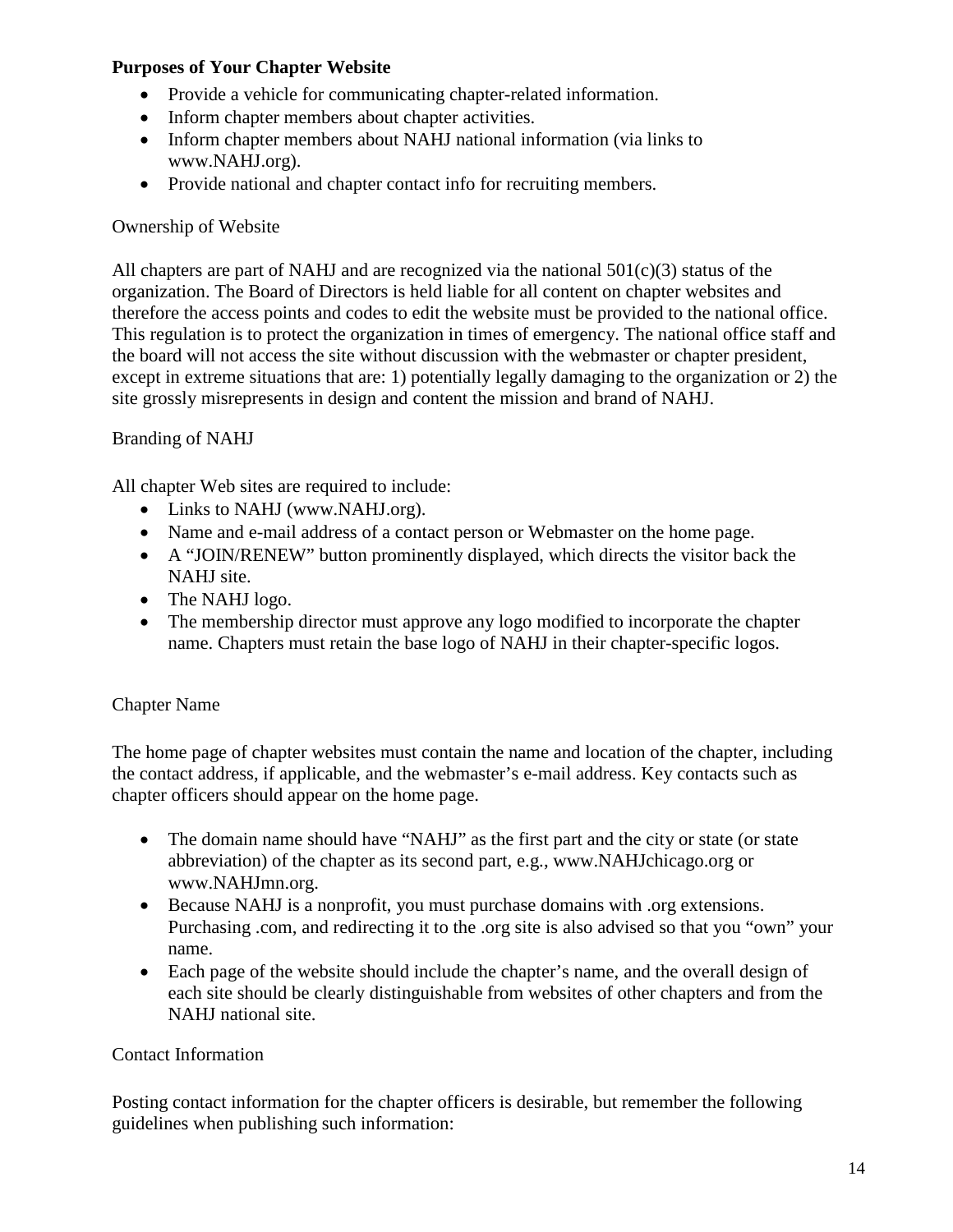- Never post a member's address or telephone number without specific written permission.
- Use e-mail or employer addresses rather than home addresses and telephone numbers (unless requested by the person).
- When providing a chapter's e-mail address, include a reference to the chapter in the address to avoid confusion with the NAHJ national office contact information, e.g., "For questions about this event, please e-mail Philadelphia Chapter President (name, email)

# Content

Content should be specific to your chapter. Consider including the following:

- Calendar of events.
- News/projects specific to the chapter or other journalism associations in your region.
- Chapter history.
- Links to journalism resources and local media, especially companies that employ members.
- Featured members.
- Officers and committee members.
- Chapter awards.
- Programs.
- Links to specific sections of the national site. Permission is granted to link to any page of [www.NAHJ.org.](http://www.nlgja.org/) It is recommended that you link to this site for basic information about the association so that you do not have to update your pages each time the national site is updated.
- Links to other NAHJ chapters websites.

# **Restrictions**

NAHJ chapter websites must not include or link to:

- Potentially offensive or pornographic material.
- Political, civil rights or religious information.
- Sites whose mission does not align with our own. The general rule is to stick with journalism issues and organizations.

# Presentation

- The site should employ the basic design and color scheme of the NAHJ national site to keep a strong branding bond between all sites.
- Remember that the purpose of your site is to create a social venue for your members, and that your site is an online newsletter for chapter members. Do not spend time duplicating the efforts of the NAHJ national site, but rather focusing on content specific to your chapter members.
- A reasonable effort should be made to ensure that information is current, and that links to other sites are still active and that content on remote sites is still appropriate.
- Because chapter websites should be considered official publications of our organization, and because each site represents NAHJ members, employ high standards for designing your site.
- Make sure your page appears correctly using all browsers and computer platforms.